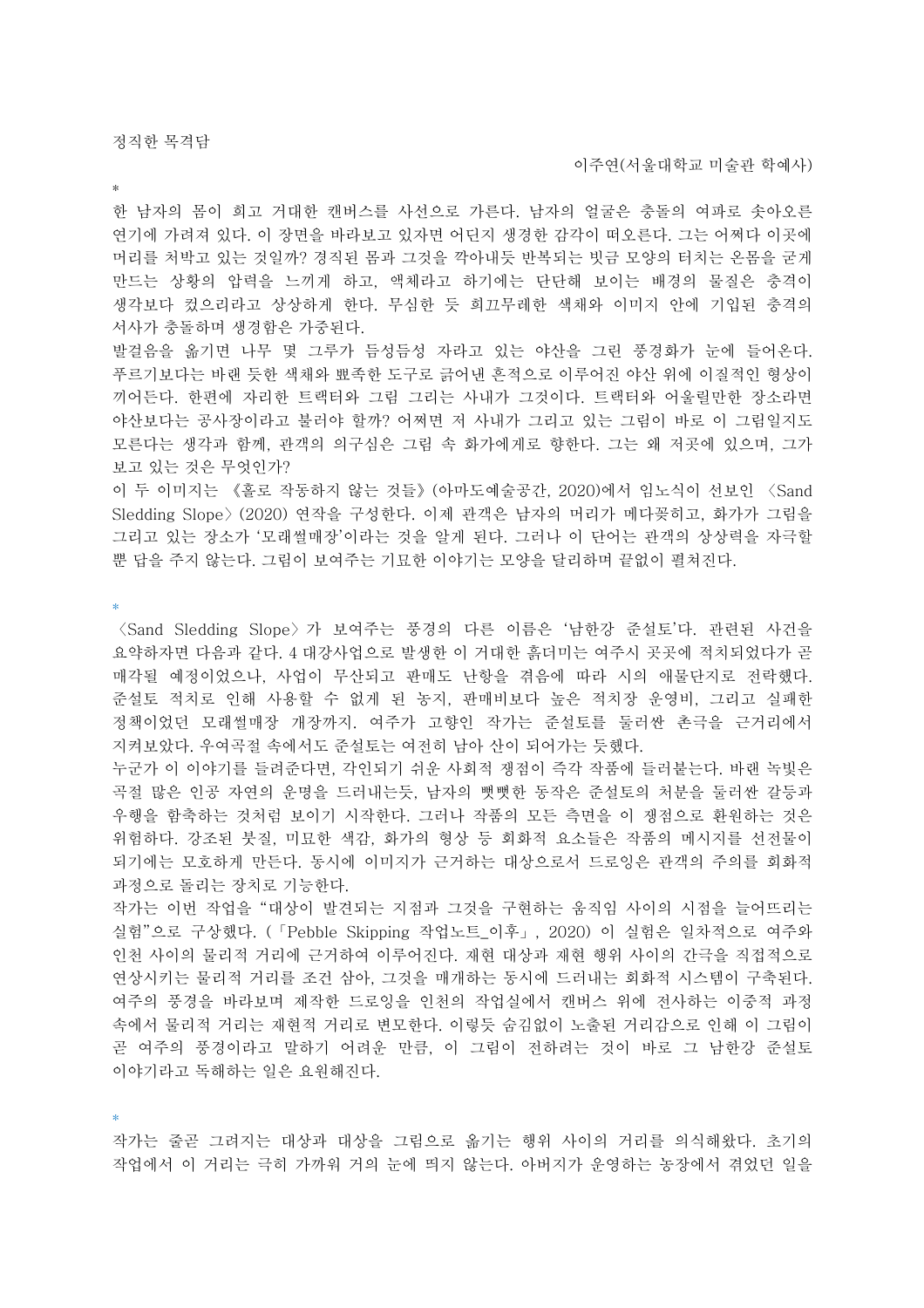사실적으로 재현하거나[《안에서 본 풍경》(OCI 미술관, 2016)] 또는 매일 오가던 거리의 모습을 직접 드로잉하여 쌓아간[《Folded Time》(합정지구, 2017)] 작품들에서 대상과 행위는 심리적, 물리적으로 밀착되어 있다. 반면 최근 작업에서 작가는 거리의 축소를 통해 재현의 진정성을 담보하고자 시도하기보다는, 회화라는 틀(frame)로 인한 재현 대상과 행위 사이의 필연적 간극으로 시선을 옮기기 시작했다. 그리고 그 간극을 드러내기 위한 장치를 개발해왔다.

재현에 반드시 발생하는 '거리'는 실로 오래된 문제다. 특히 회화라는 매체는 그 역사가 오래된 만큼 이러한 쟁점에 응하는 수많은 시각적 장치를 축적해왔다. 이런 맥락에서 최근 전시 《Pebble Skipping》(통의동 보안여관, 2020)에서 작가가 화면 속에 거리를 기입하기 위해 사용하는 장치는 실로 역사적이다. 거울이나 그림과 같이 이미지의 속성을 가진 대상을 삽입하여 재현의 층위를 복잡하게 만들거나, 투명한 재현의 상징인 창문을 표면에 빗물과 먼지가 엉긴 상태로 캔버스에 옮기기도 하고, 한 눈에 들어올 수 없는 대상을 한 화면에 담아 자연스러운 시선의 흐름을 깨버리기도 한다. 이와 함께 이미지의 불투명함에 대한 그리는 이의 문제의식을 드러내듯 작가의 자화상이 곳곳에서 등장한다.

작가는 재현의 불가능함이라는 종말론을 반복하고 있는 것일까? 그 경우 회화는 자신 외의 다른 것을 말할 자격을 상실한, 실패한 매체일 뿐이다. 그러나 임노식의 그림에서 재현 대상과 행위 사이의 거리는 무한히 멀어지지 않고 어느 수준에서 멈추어 선다. 양자를 붙들어놓는 것은 다름 아닌 작가의 경험이다. 농장과 작업실에서부터 남한강 준설토에 이르기까지 작가는 그가 직접 보고 겪은 것을 작품에 담아왔다. 준설토는 눈 앞에 펼쳐진 새로운 환경이고 아버지와의 대화 주제다. 사건의 당사자로서 작가의 경험은 재현의 당위로 작동하며 거리의 연결이라는 불가능한 과제를 시도해봄직한 것으로 만든다. 작품은 스스로의 한계에 직면하여 어떻게 현실을 다루어낼 것인가라는 과제의 가능성과 불가능성을 시험하는 회화적 놀음의 장이 된다.

\*

〈Sand Sledding Slope〉 연작을 중심으로 대상과 행위, 이야기와 형식이 어긋나는 그림에 대해 이야기해왔다. 이 어긋남은 근본적으로 오늘날 회화가 어떤 식으로든 대면할 수밖에 없는 쟁점 위에 있다. 바로 회화의 동시대성을 확보하는 일이 가능한가라는 문제다.

종말 이후를 살아가는 회화는 무엇을 할 수 있을까? 회화는 곤궁한 매체다. 주요한 이미지 생산 수단의 지위는 박탈당했고, 추상에 의지하자니 탈역사적이라는 오명에서 벗어날 수 없으며, 디지털 시각 환경을 따라잡자니 자기 모순에 사로잡힌다. 오늘날 회화가 자신만의 언어로 현재에 대하여 발언하고 스스로의 존재 이유를 설득하는 일은 쉽지 않아 보인다. 이러한 상황에 직면하여 에두르고 침묵하는 임노식의 회화는 그것이 놓칠 수밖에 없는 것들을 정직하게 인정하며 섣부른 확신으로부터 비롯되는 거짓말을 피하기 위한 시스템을 구축하려 한다. 그렇게 함으로써 그럼에도 불구하고 회화가 할 수 있는 것이라는 아주 작은 영토를 더듬어나가고 있는 것처럼 보인다.

그리하여 보기, 말하기, 그리기 사이를 벌려 작가가 마련해놓은 영토에는 필연적으로 탈락되는 것과 그것을 붙들어놓으려는 의지가 공존한다. 이 모순이야말로 모든 회화의 이야기가 출발하는 곳이라고 믿고 있다.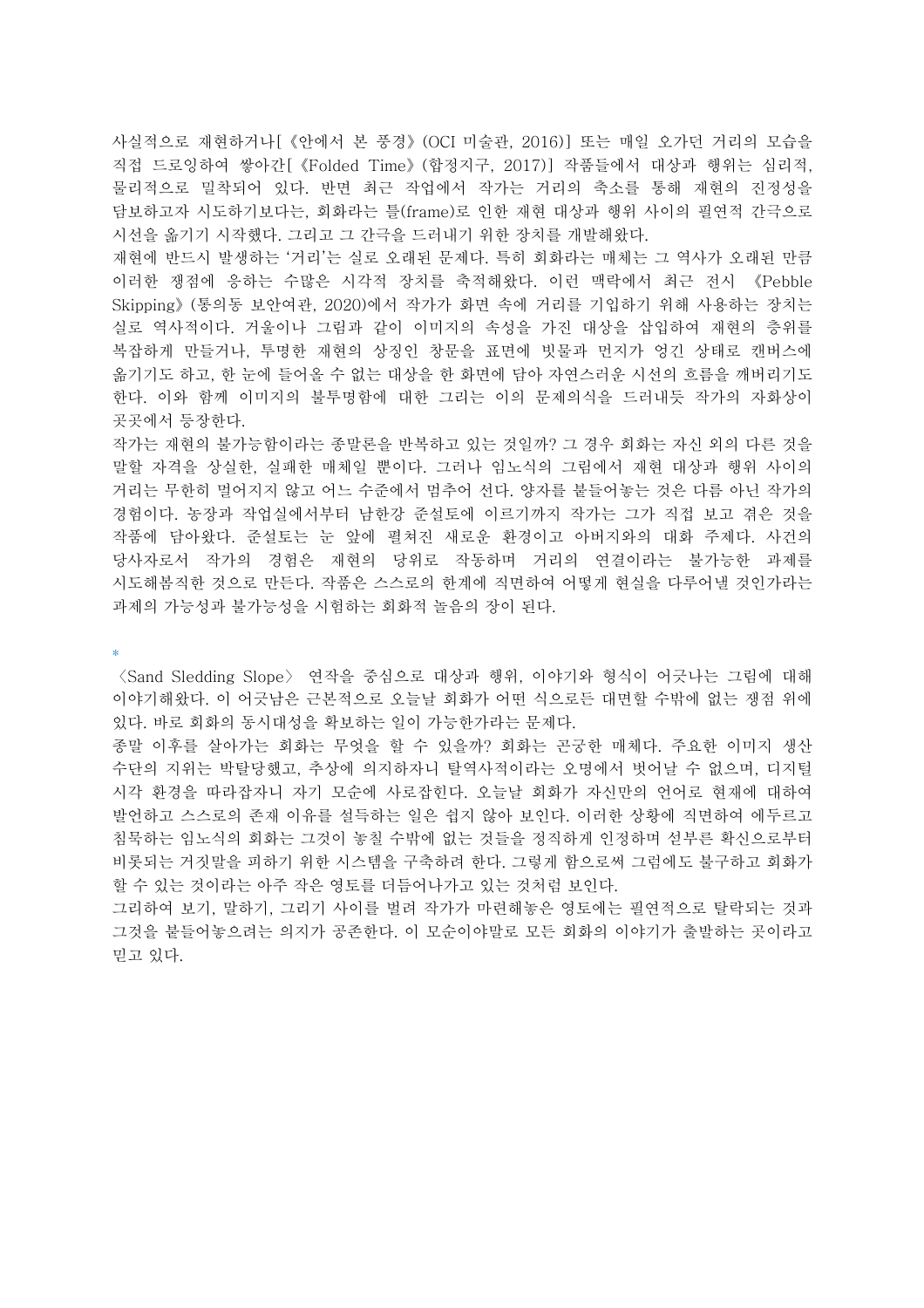Jooyeon Lee

\*

One man's body divides the big white canvas diagonally. The man's face is hidden by the soaring smoke made as an aftermath of the collision. When I stare at this scene, a strange feeling arises. Why is the man sinking his head here? The stiff body and the repeated crease-like touches make us feel the pressure of the situation, and the hard-looking material in the background, which cannot be liquid, makes us imagine that the shock could have been quite huge. The strangeness is aggravated when the inattentive white color collides with the narrative of the shock that is written on the image.

As you move along a few steps, you will see the landscape painting that depicts a few trees growing sparsely on a heel. The color is more faded than verdant, and a disparate shape cuts into the hill that is composed of the scratched traces made with a sharp tool. The shape is the tractor located on one side and the man who is painting. If this is a place more fit with the tractor, then should it be called a construction site rather than a hill? With the thought that this painting could be what the man is painting in the scene, the audience's doubt moves on to the painter inside the painting. Why is he there and what is he seeing?

These two images compose Nosik Lim's *Sand Sledding Slope* (2020) series first shown in the exhibition, Non-self standings (Amado Art Space, 2020). Now the audience knows that the place where the man's head is sinking and the place that the painter is at is a 'sand sledding slope.' However, this word only stimulates our imagination but does not give us an answer. The strange story the painting shows is unfolded continuously while changing its shape. \*

Another name of the landscape in *Sand Sledding Slope* is 'the dredged soil of South Han River.' It is as follows to summarize the related case. The massive heap of earth which came from the Four Major Rivers Project was piled at here and there of Yeoju City and was soon to be sold, but because the project was miscarried and the sale became unclear, it became a nuisance in the town. The nuisance includes the farmland that is occupied by the earth, the operating expense that exceeds the selling expense, and the opening of the sand sledding slope that was a part of the failed project. The artist, whose hometown is Yeoju, has seen the short plays surrounding the dredged soil at a close distance. Even after many twists and turns, the soil still remains to be a mountain.

If anyone tells this story to you, the social issue that is easy to be stamped sticks to the painting immediately, as the faded green looks like it is showing the fate of artificial nature with many ups and downs, the stiff action of the man looks as if it implies the conflicts and foolish acts that appeared through the earth pile case. However, it is dangerous to revert every aspect of this painting to the issue. The emphasized brushstrokes, the subtle colors, the shape of a painter, and so on are the pictorial factors that make the message of the painting ambiguous to be propaganda. Simultaneously, the drawing as an object that the image grounds for functions as a device that turns the audience's attention to the pictorial process.

The artist planned this work to be "an experiment that extends the spot the object is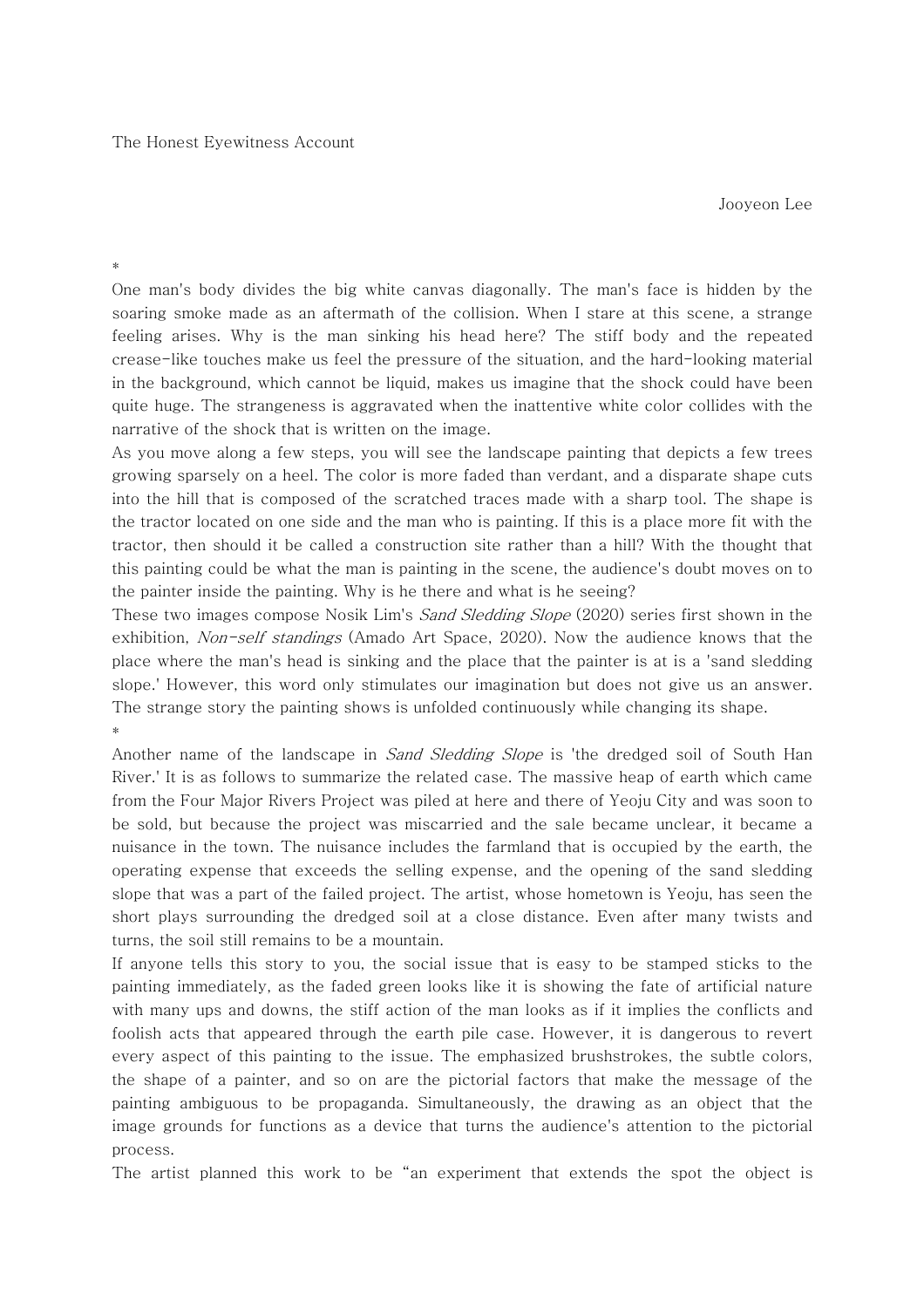discovered and the perspective in between the movement that realizes the spot." (Pebble Skipping Artist Statement After, 2020) This experiment is based on the physical distance between Yeoju and Incheon primarily. By taking the condition of physical distance that directly reminds of the gap between the represented object and the act of representation, the pictorial system that mediates and shows it is established. In the dual process of copying and drawing what he produced with the landscape of Yeoju on a canvas at his studio in Incheon, the physical distance between the two cities transforms into the representative distance. Due to this exposed sense of distance, it is hard to say that the picture is a landscape of Yeoju, and it becomes remote to read the painting as a story of the dredged soil of the South Han River.

\*

The artist has been conscious of the distance between the depicted object and the act of depicting constantly. In his early works, this distance is so close that it is not seen properly. He represented what he experienced at the farm his dad owns realistically  $\sqrt{V}$  *View from the* Inside, OCI Museum of Art, 2016], and in the works that he accumulated by drawing the scenes of the roads he came and went daily, the objects and the acts are closely attached psychologically and physically. On the other hand, in his recent works, he moved his attention to the inevitable gap between the represented object and the act created through the frame of 'painting,' rather than trying to secure the trueness of representation by reducing the distance. And he has been developing the devices to reveal the gap.

The 'distance' that surely occurs in representation is a long-standing issue in painting. Especially, since the medium of painting has a long history, it has accumulated many visual devices to respond to this issue. In this context, in his recent exhibition, Pebble Skipping (Artspace Boan 1942, 2020), the device he used to put the distance in his screen was truly historical. He makes the layers of representation complicated by inserting the objects that have a character of images such as mirror and painting, depicts a window, which is a symbol of transparent representation, with rainwater and dust clotted, or breaks the flow of natural gaze by putting the object that cannot be seen at a glance on a screen. With these devices, the self-portrait of the artist appears here and there as if his critical mind is shown as a painter who depicts the opacity of the images.

Is the artist repeating the eschatology of the impossibility of representation? If so, painting is only a failed medium that has lost the qualification to speak about something else than the painting itself. Nevertheless, in Nosik Lim's paintings, the distance between the represented object and the act does not become far infinitely but stops at a certain level. What holds the distance between the two is nothing but his experience. The dredged soil is a new environment unfolded before his eyes and also, a conversation topic with his father. As the person concerned of the case, the artist's experience operates as the oughtness of the representation and it makes him try positively to connect the distance, which seems impossible. The work itself becomes the ground for pictorial play where he tests the possibility and impossibility of the assignment of how to treat reality while he faces the limitation of himself.

\*

With the series of *Sand Sledding Slope*, I have been telling about the paintings in which the object and act, and the story and form are out of joint. This dislocation is at the spot of an issue that contemporary painting has to face now fundamentally. It is the issue of whether